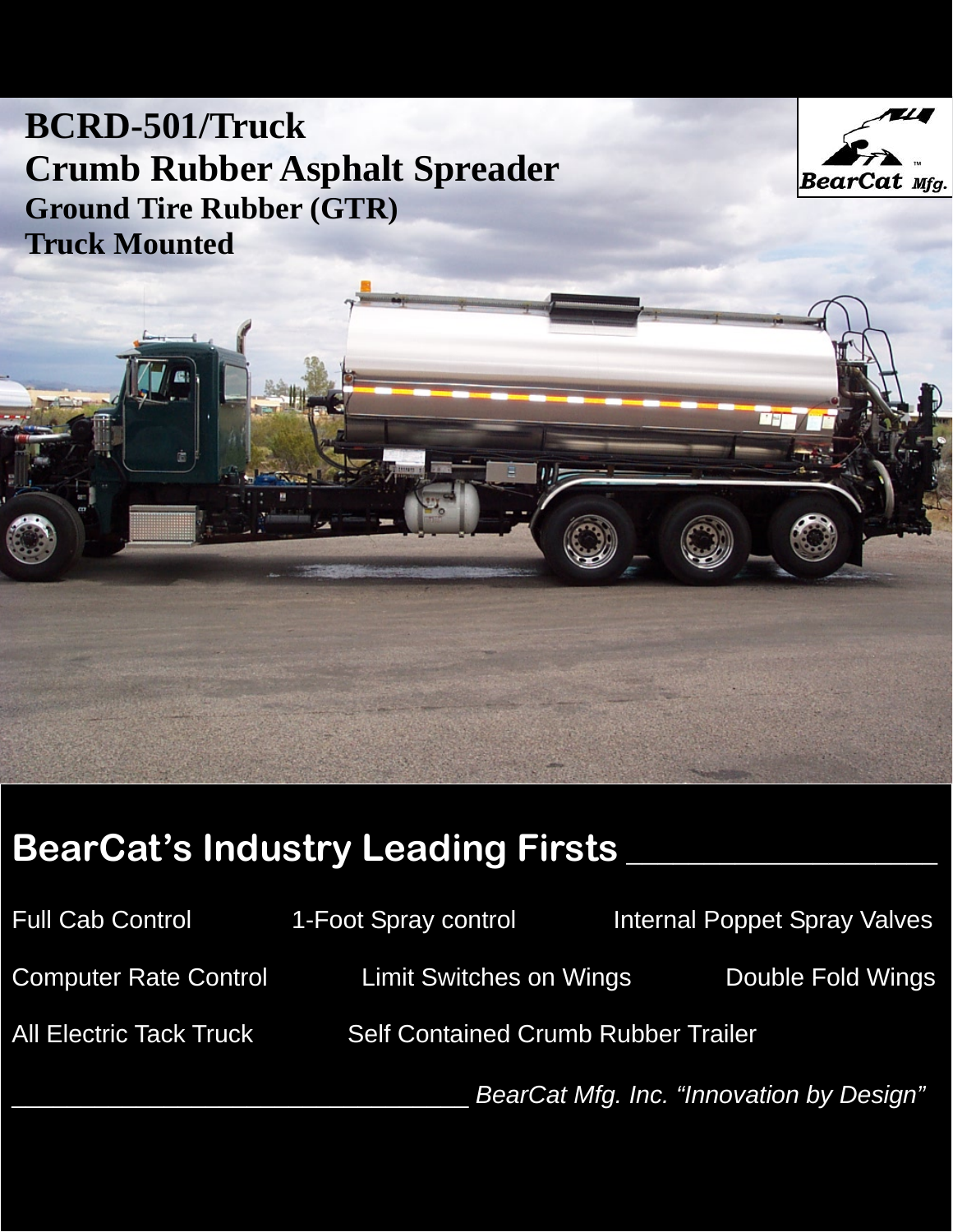## **BCRD-501/Truck Crumb Rubber / Ground Tire Rubber (GTR) Truck Mounted With Two Augers (One Mixing & One Flow)**











Optional Heated swing joints and main spraybar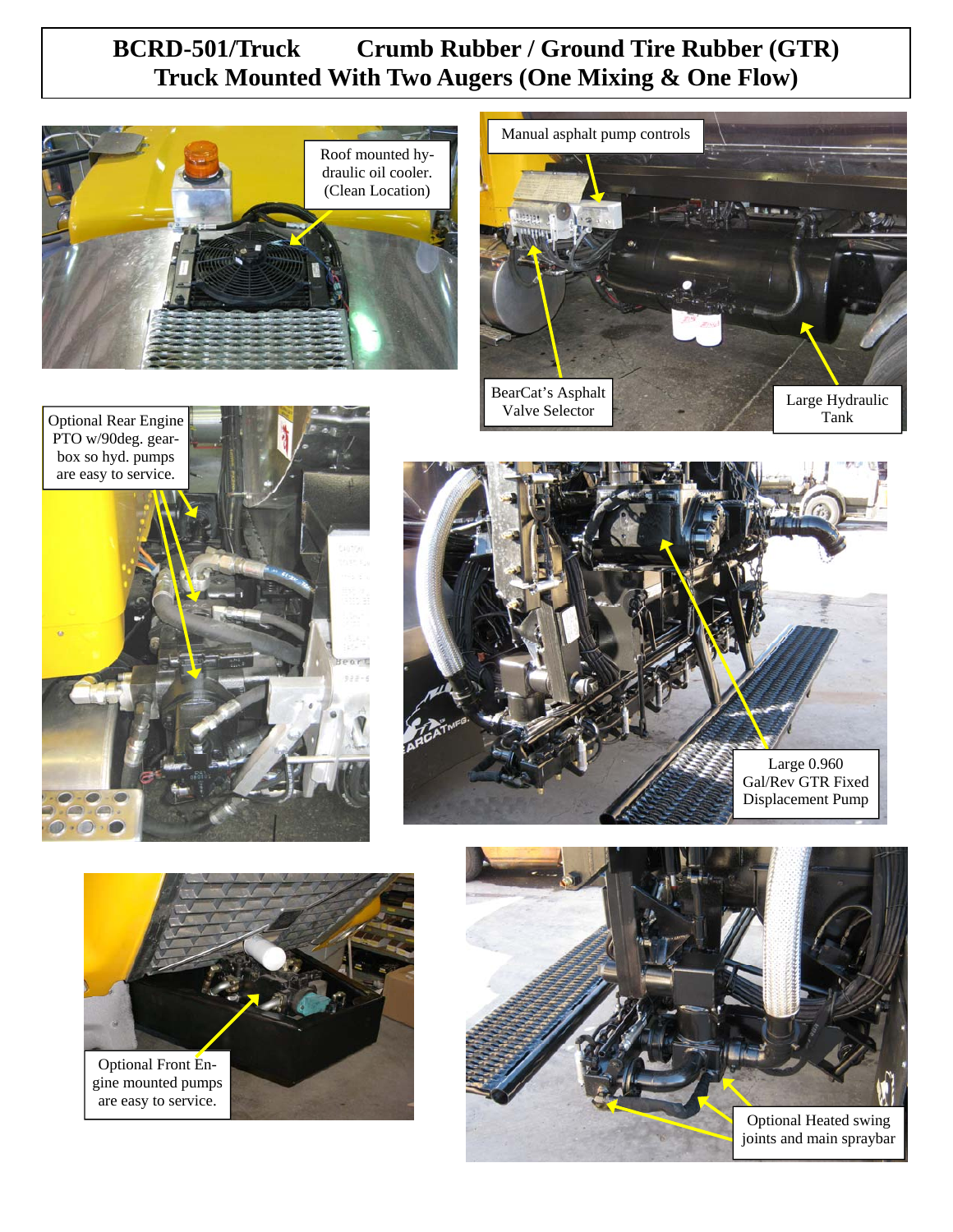





#### **Spray Valves**

Internal poppet spray valves are immersed in hot asphalt, providing instant spray when valves open. Uniform spray patterns are assured and clogs are eliminated.

### **BCRD-501/Truck Features**

• Up to 3,800 Gallon (14,385 Liter) Tank.

• 14" (35.6 cm) reversible mixing auger, either pulls material to center of the tank or pushes material to each end of the tank.

- 10" reversible auger. To move material towards the tank valve.
- Large auger support bearings.

**\_\_\_\_\_\_\_\_\_\_\_\_\_\_\_\_\_\_** 

- Clean bore design for smooth material flow while mixing.
- Two full length heat tubes (propane or diesel fired).
- Rolled exterior tank support rings.

• Choice of optional Hot Oil heat traced systems; used to heat all asphalt valves, the spray-bar and filter-screen housings.

- Large heated 5" (12.7 cm) tank valve.
- Heated 3" (7.62 cm) side load valve for fast plant loading.

• Bearcat's exclusive spraybar pre-charge design to prevent streaking at the start line.

• The same BearCat CRC cab control system you have come to trust on the BC501 is used on the GTR spreader systems.

• This truck is designed to spread rubberized asphalt containing 15% to 22% "Crumb Rubber" but can also spread conventional asphalt products.